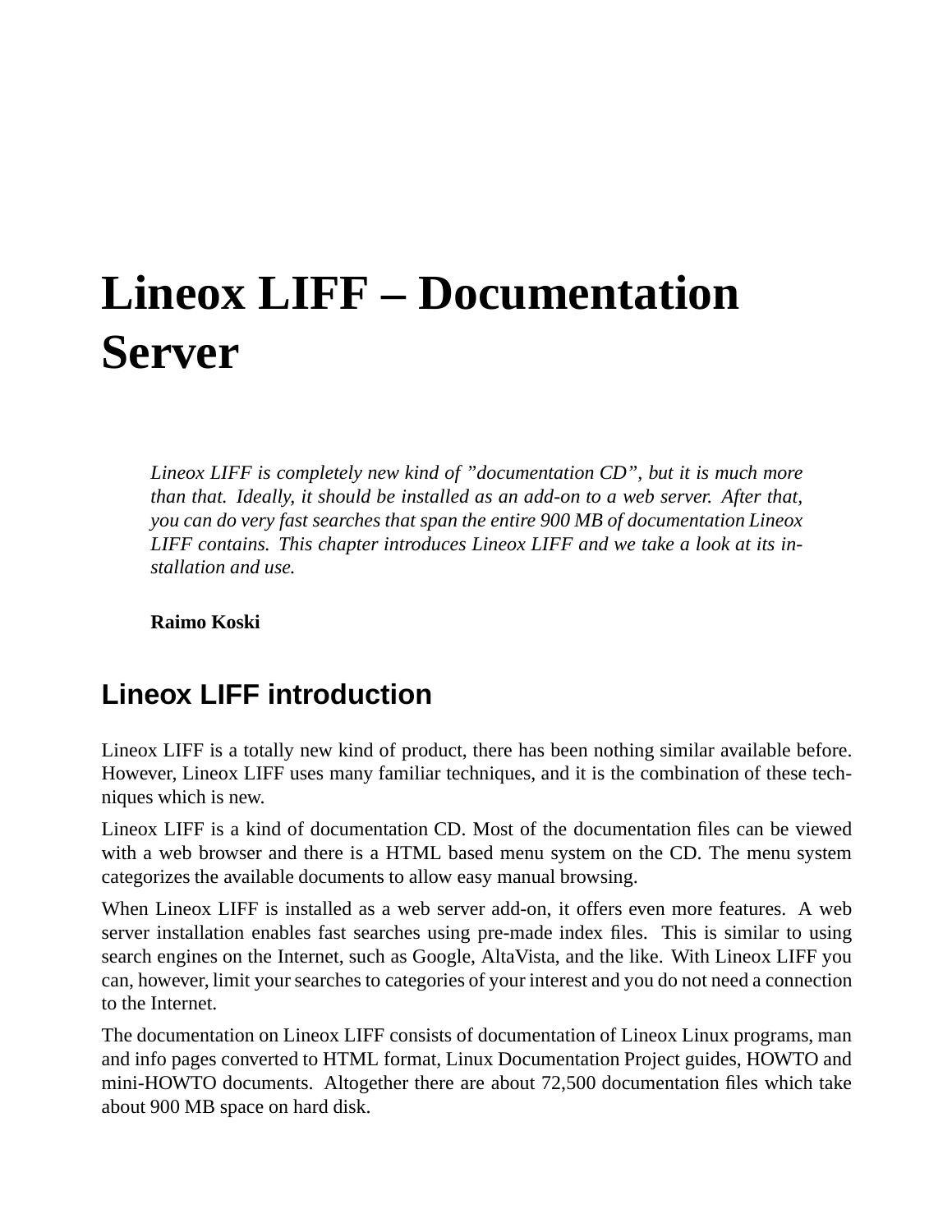The total size of files on the Lineox LIFF CD is about 1.8 GB. This would, of course, be impossible without transparent compression. All the files can be viewed and otherwise used as normal files if you have a recent enough Linux kernel. There have been some older patched kernels, but in the official Linux kernel transparent CD-ROM file system support appeared first in version 2.4.14.

## **Using Lineox LIFF without installation**

On Lineox Enterprise Linux rhlver installation DVD-ROM LIFF is as a CD-ROM image file. The easiest way to access it is to run LIFFmount script from the root directory of installation DVD-ROM. It mounts the image file to directory /mnt/LIFF, which then can be used like a mounted CD-ROM.

To get yourself acquainted with Lineox LIFF, start with opening index.html from the CD-ROM root directory. You can find a link called "browse documents" there.

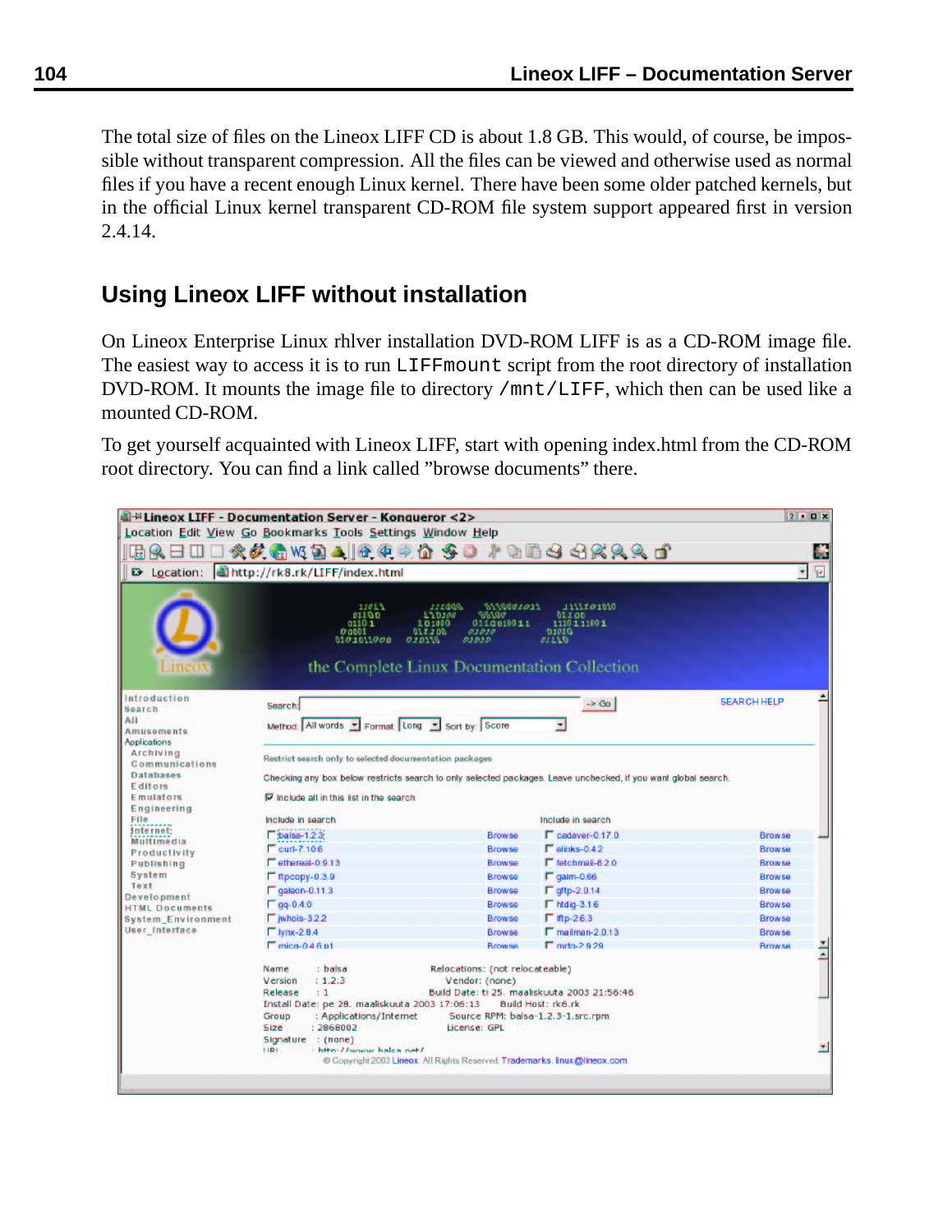Lineox LIFF main menu frame is on the left, the selected documentation category frame is on the right, and an info frame is below it.

#### **Some important document categories in Lineox LIFF**

While most of the Lineox LIFF document categories relate to Lineox Linux program categories, there are some other major categories as well:

- **HTML/HOWTO** HOWTO documents from Linux Documentation Project (LDP)
- **HTML/info2html** info pages converted to HTML format
- **HTML/LDP** LDP guides. These are more complete that HOWTO documents.
- **HTML/man2html** man pages converted to HTML format
- **HTML/Mandrake\_Manuals** Mandrake guides in HTML format
- **HTML/Red\_Hat\_Manuals** Red Hat guides in HTML format

## **Lineox LIFF installation and uninstallation**

There are three ways Lineox LIFF can be installed.

The three installation modes are:

 **CD-ROM installation** – this mode just makes links to the CD-ROM. This is a very fast way to install, but using Lineox LIFF will be slow because all file accesses get directed to the CD-ROM, which is a slower media than hard disk. Use this mode if you just want to try out the fully featured Lineox LIFF. Later, you can run the installer again and choose a hard disk installation; CD-ROM installation does not limit your future choices.

Because LIFF is included as an image file on Lineox Enterprise Linux installation disk, this installation type requires that the DVD-ROM and LIFF image file are mounted manually before LIFF installation with commands:

```
umount /mnt/cdrom
mkdir /mnt/LEL
mount /dev/cdrom /mnt/LEL
mount /mnt/LEL/LIFF.iso /mnt/cdrom -o loop
```
If you want to use this installation type for a longer time, you should add the appropriate lines to /etc/fstab file.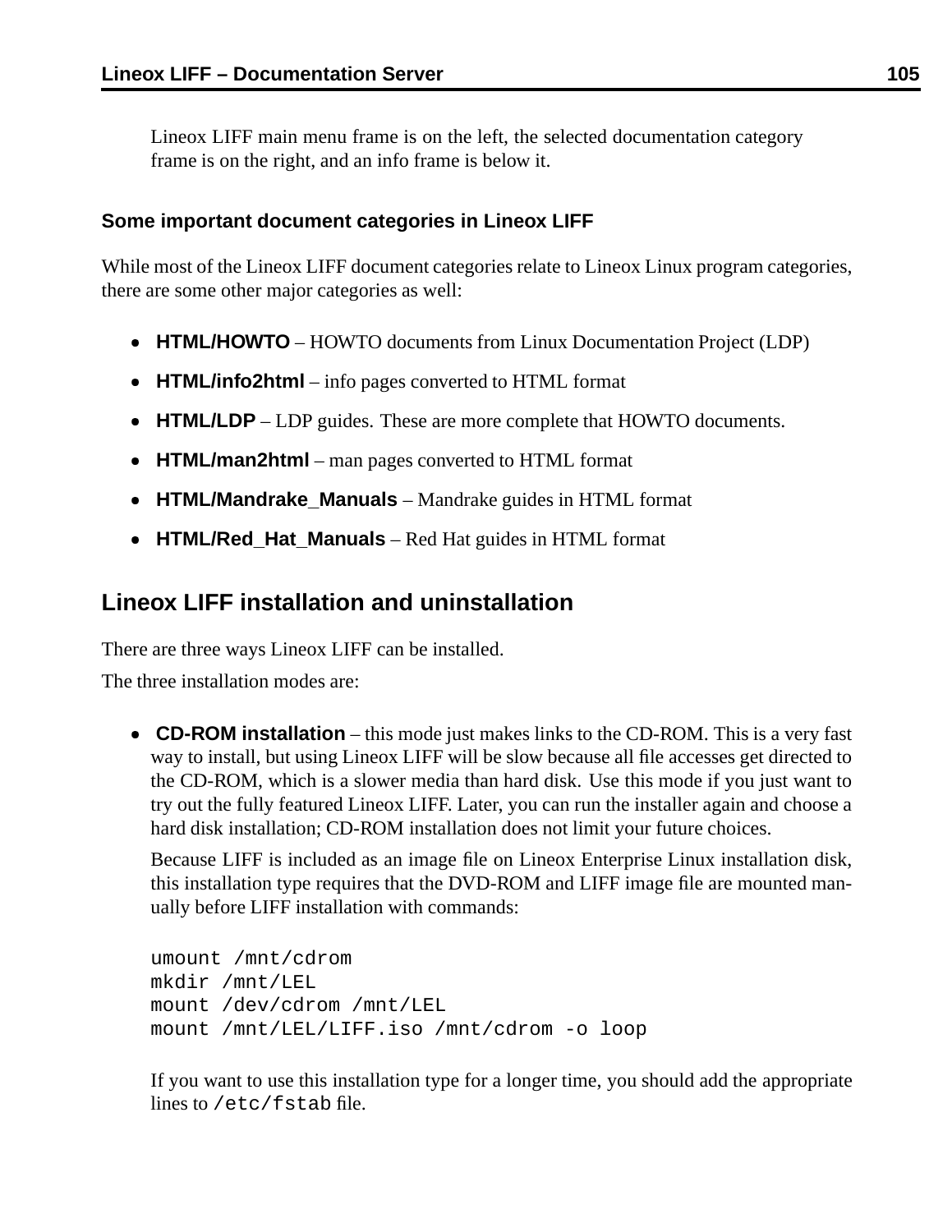- **Hard disk installation** this mode results in much faster operation, but the installation itself can take some time, as there is about 1.8 GB of files on the Lineox LIFF CD-ROM. Most files are fairly small in size, and there are over 75,000 files altogether.
- **CD-ROM** image this mode combines the speed advantage of hard disk installation and space saving of compressed CD-ROM filesystem. This mode copies the whole CD-ROM to hard disk as an image file, which is then mounted using loop device.

How fast is this type of installation? It depends on the relative speeds of your CPU and hard disk. If the disk is slow compared to the processor, the time saved reading a smaller compressed file is longer than it takes for the CPU to uncompress the file. As a rule of thumb, it can be said that a typical 200 MHz or faster computer has a relatively faster CPU than hard disk, and hard disks are getting relatively slower all the time.

Is speed very important then? It is if you chose an ordinary CD-ROM installation. With an approximately 50x speed CD-ROM drive a search can take about half a minute. However, search speed is only about 5 seconds on a 200 MHz computer when Lineox LIFF is installed on hard disk.



Lineox LIFF installation options.

### **Lineox LIFF installation**

Lineox LIFF installation starts by running LIFFinstall from the root directory of Lineox Enterprise Linux DVD-ROM. It mounts LIFF CD-ROM image and starts LIFFinstall from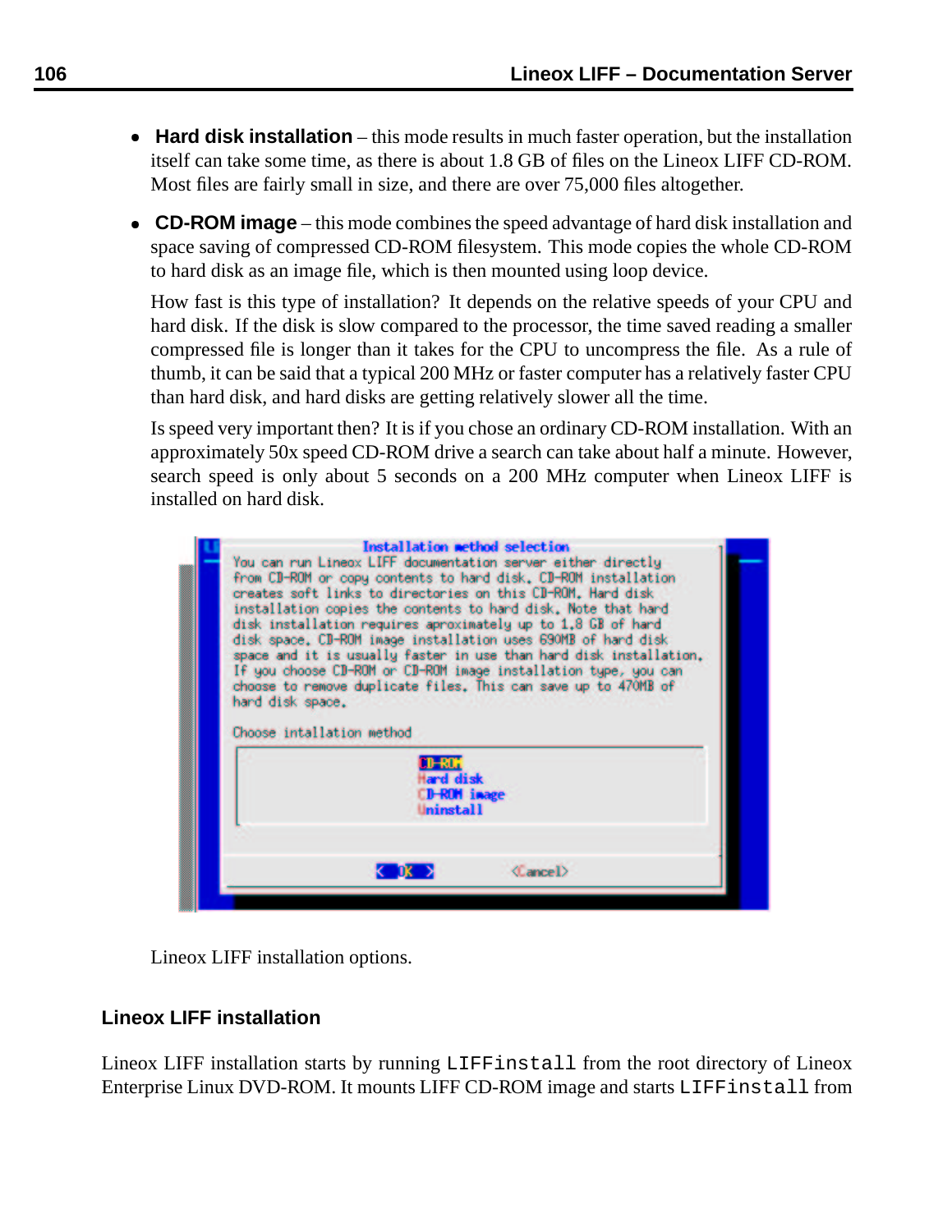CD-ROM root directory. The purpose of this is that the user always starts LIFFinstall from the root directory of DVD-ROM or CD-ROM and the type of media has no real effect.

Lineox LIFF installation is very simple. The user interface is handled by dialog in text mode (use the - -text parameter to force text mode) and by Xdialog in graphical mode. If Xdialog is not installed, you get the text mode, but you need not worry: it is just as easy to use and there is no difference in operation between the text and graphical modes.

More important and possible momentary showstoppers are packages that LIFFinstall requires. They are:

- dialog or Xdialog
- apache or httpd
- htdig
- htdig-web

If any of the required packages are missing, LIFFinstall provides a report on the missing packages, but continues.

In the best case, LIFFinstall asks only about the installation type. Choose CD-ROM, hard disk, or CD-ROM image installation. If you have a fresh Lineox Linux installation, LIFFinstall asks also if it can modify the Apache configuration file. Choose **OK** and the Lineox LIFF installation is complete.

#### **Note**

Lineox LIFF installation program makes a directory alias docs for real directory /usr/share/doc in the Apache configuration file. This is more secure way that using FollowSymLinks option, which could compromise the safety of your data. This setting would be very convenient, but it can expose unwanted directories and files outside your web server directory tree to the outside world.

#### **Lineox LIFF uninstallation**

There is no need to uninstall Lineox LIFF if you want to replace CD-ROM installation with hard disk installation, you just start Lineox LIFF installation program and choose hard disk installation.

Z.